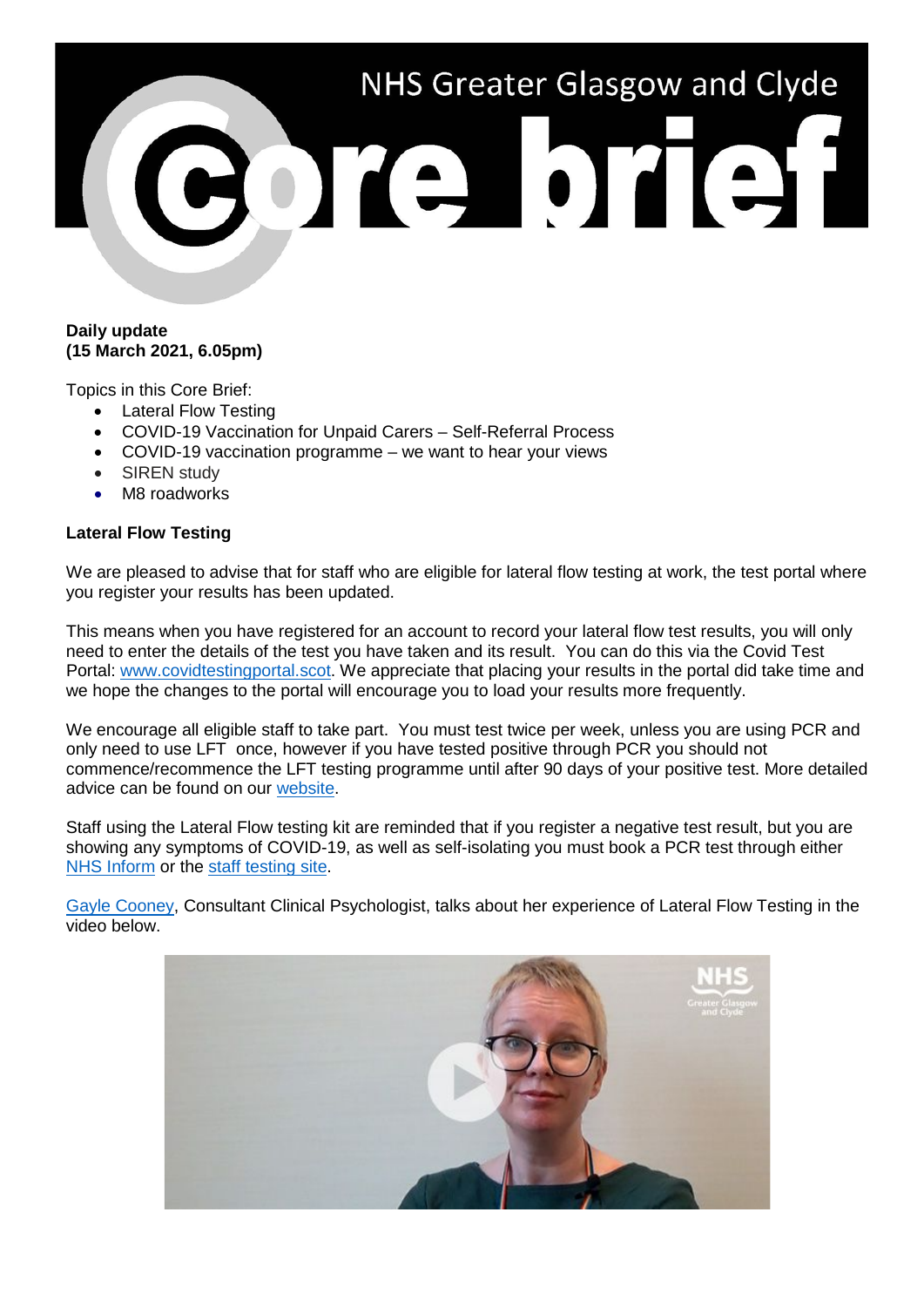We will be issuing more information about lateral flow later in the week.

# **COVID-19 Vaccination for Unpaid Carers – Self-Referral Process**

As part of the JCVI Priority Group 6, the COVID-19 vaccine is now being offered to unpaid carers aged 16-64 who provide face-to-face care for someone else. Some carers may have already received appointment letters over the last few weeks, however today the Scottish Government launched a new selfreferral system for carers to register for the vaccine.

For full eligibility details and to self-refer, carers can go to: [www.nhsinform.scot/carersregister.](http://www.nhsinform.scot/carersregister) Alternatively they can call the COVID-19 Vaccination Helpline on 0800 030 8013 to complete the registration from.

Please remember carers can still receive all types of support from local carer services. For more information please visit the [carer pages on the NHSGGC website.](http://www.nhsggc.org.uk/carers) To refer a carer to these services staff can call 0141 353 6504.

To keep up to date with all carer-related information follow us on [Twitter.](https://twitter.com/nhsggccarers) If anyone has any questions or concerns they can contact [Jennifer.Watt@ggc.scot.nhs.uk](mailto:Jennifer.Watt@ggc.scot.nhs.uk)

## **COVID-19 vaccination programme – we want to hear your views**

Thank you to everyone who has responded to the Public Health Scotland survey on the COVID-19 vaccination programme.

There is still time to respond and in particular they are keen to hear from more people who haven't had the vaccine and those who work in social care or come from a minority ethnic background as these voices are currently underrepresented in the survey responses.

The survey is completely confidential. Your individual answers will not be shared with your employer, and all responses are anonymised.

The survey should take 10 minutes to complete and is open until the 19 March 2021.

Please click [here](https://surveys.publichealthscotland.scot/index.php/967131/lang-en) for more information and to access the survey.

## **SIREN study**

We previously issued in a Core Brief on 24 [February](https://www.nhsggc.org.uk/media/265549/038-core-brief-24-february-2021-daily-update-610pm.pdf) information calling for staff who work within Glasgow Royal Infirmary, QEUH and



the Beatson to take part in the SIREN study (SARS-CoV2 Immunity & Reinfection Evaluation) – to help determine whether previous infection and/or vaccination reduces the risk of future infection.

The information leaflet in the previous Core Brief has now been [updated](https://www.nhsggc.org.uk/media/265842/siren-poster-v22_scotland-updated.docx). Click here to view the updated [leaflet.](https://www.nhsggc.org.uk/media/265842/siren-poster-v22_scotland-updated.docx)

## **M8 roadworks**

Amey, on behalf of Transport Scotland, are undertaking emergency maintenance on the bridges of the eastbound and westbound M8 Junctions 16 to Junction 17 Woodside Viaduct from Friday 12 March 2021.

In addition, structural investigations on the M8, between Junctions 15 and 27, are taking place from Monday 15 March until Sunday 4 April 2021. Work will be carried out overnight during the hours of 8pm and 6am, each night. This will result in various closures/diversions for these junctions, which include junctions accessing the QEUH.